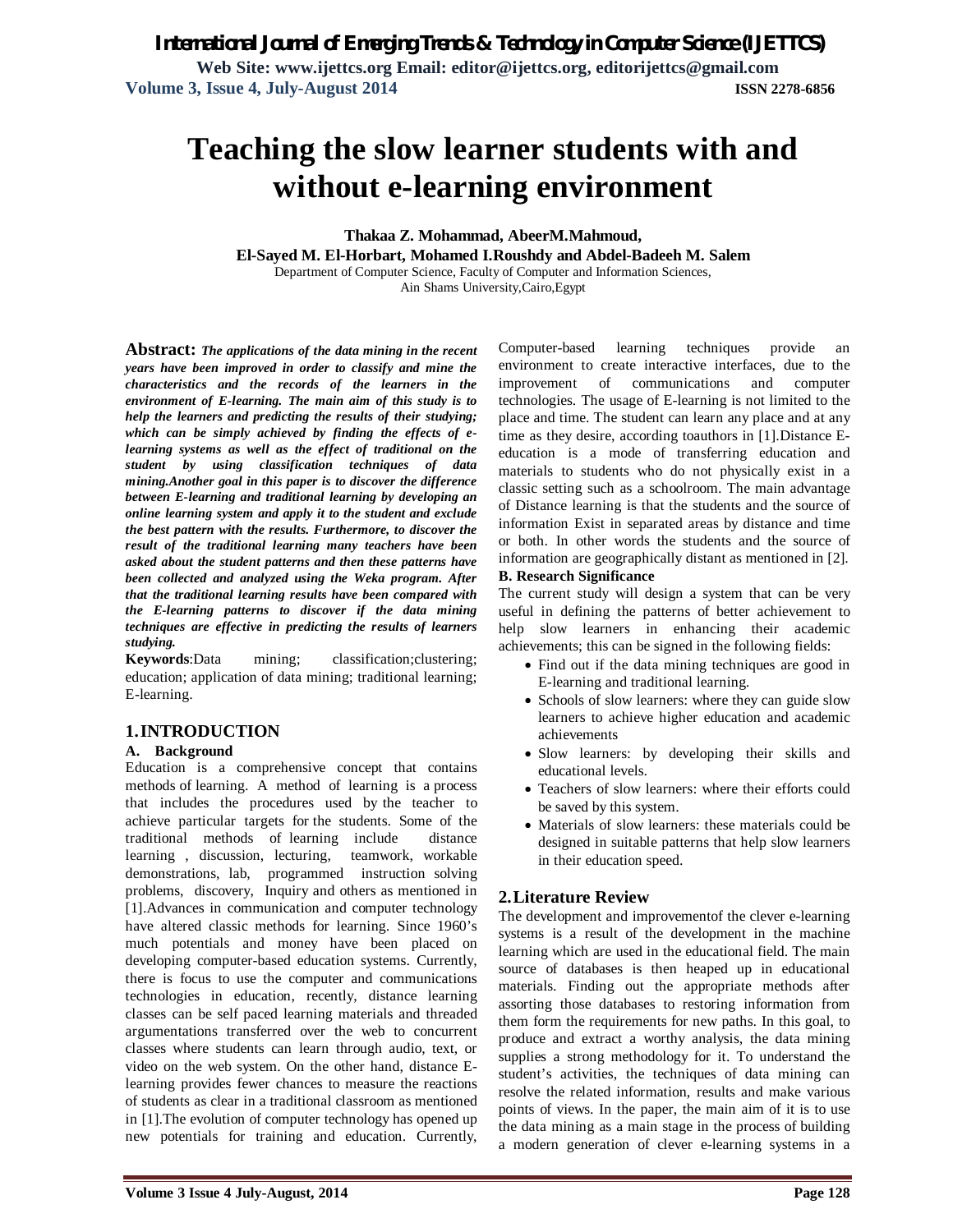# *International Journal of Emerging Trends & Technology in Computer Science (IJETTCS)* **Web Site: www.ijettcs.org Email: editor@ijettcs.org, editorijettcs@gmail.com Volume 3, Issue 4, July-August 2014 ISSN 2278-6856**

different domain and assignments as mentioned in [3].Elearning is abbreviation of electronic learning, which is acting as a method of technological, educational that aims to improve the process of education via supplyingeasiest methods and approaches in the learning which is depending on the multimedia technologies [4]; from the elearning materials a big mount of information is composed. So that, the process of analyzing this data manually, becomes very complicated. Some of the tools help in the process of reporting a useful information which is worthy in analyzing the pattern behavior of the student [5], but such tools do not submit features that needed in the process of evaluating and keeping track of the activities of the students in the class, and recommendation to develop the performance of the students and overcome the lower grades of the students [6].The "Knowledge Discovery in Database" (KDD) and data mining is the extraction of the interesting and implicit patterns automatically from a big amount of the data [7]. KDD has been used to improve and evaluate e-learning systems not only provide a model for the process of learning [8] or in student modeling [9] through finding out helpful learning information [10].A different information results can be analyzed using data mining and produce various perspectives to comprehend more about the activities of the students to allocate the course to learn the students. Moreover, using the technique of data mining in the database which is used in the process of education provide a useful and deductive recommendation which used in the academic schema in education academy to improve their process of decision making, in order to develop the academic performance of the students and to depress the failure rate. Also, data mining used to understand the students' behavior in a better way and to help the instructors. Finally, to develop the process of teaching and obtain many other advantages [11].The definition of the e-learning in relevance to technology [12], in the "e-learning", the letter of 'e' concerning the 'how' the "electronic storage" of the digitized learning subjects [13]. Recently, the definition become includes the mobile and wireless technologies in the process of learning and includes the virtual worlds. As a result, the terminologies of this specific technology are now counted as a subset of the e-learning. The word of 'learning' in the 'e-learning' relevance to 'why' and 'what', "the content and ways to help people learn it, in order to achieve educational goals or to help organizations build skills related to improved job performance" [13]. Willems appended the 'where' of the e-learning, accordingly to the context of this directive or learning and styles of participation. So that, these additions out with this definition; the e-learning is "the use of digital technologies to support the processes of teaching and learning" and "instruction that is delivered on a digital device such as a computer or mobile device that is intended to support learning" [12, 13].The technique of data mining can find out helpful information that can be utilized informative estimation to aid educators to establish an educational basis for decisions when modifying and designing approach or teaching environment. In the educational

systems, the data mining application is a repeated cycle of testing, refinement and hypothesis formation [14]. The "mind knowledge" must get in the loop of the educational system and guide, enhance and facilitate learning process as a whole. So, it must filter the "mind knowledge" in the decision making, not only conversion that data into mind knowledge.The learning tasks which favor and develop their learning process, propose path shortening and pruning or links to pursue simply, propose perfect learning practices for the students, depending on the tasks which are done by the students and their successes, and on the tasks that done by other students [14].

# **3. Traditional Learning versus E-Learning**

In order to define the process of learning, it can be defined in this way, that person can get the knowledge and learn in various ways from helping others in the learning, questioning, doing, watching and listening. Different knowledge processes available for different learners, priorities of the learning style and the past experiences have been applied in the process of learning. The learning style that deal the learner in an individual way, will impact on the manner of processing information during thinking and learning, and this will be have a major impact on the effectiveness of the learning and the efficiency. There are 3 dimensions for the preferences of learning [15]:

- "Dependent Learners": in this dimension, it prefers an instructor, programs that highly structured with straightforward assignments and estimate by the instructor of the course.
- "Collaborative Learners": in this dimension, it has a discussion oriented and support group projects, social interaction and collaborative assignments.
- "Autonomous Learners": prefer to practice an impact on the structure and content of programs of the learning which is the instructor is the resource of it.

Traditional learning, it is also known as customary education, conventional education or back-to-basics. It refers to the traditional customs which are found for a long time in the schools and the society deemed appropriate traditionally. Some of the education forms repair raises the adoption of advanced learning practices, a more total approach that concentrate on the needs of the individual students' and self-expression of them [15].What is the definition of the E-Learning? Onthis side of the definition, it begins from the consideration of the E-learning as the using of network and computer in the process of transferring the knowledge and skills. It refers to ultimate the electronic processes and applications in the process of learning. These applications and processes contain "computer based learning", "Web based learning", digital collaboration and virtual classrooms. The content of the learning is transferred via internet/extranet, CD-ROM, video tape, audio tape, Internet, satellite TV. E-learning includes media in text form, streaming video form, image, animation and audio form, and it can be instructive or self paced [15].On the side of the activity feature of the learning, in the e-learning systems the students can share their contributors in the debates and express their opinions,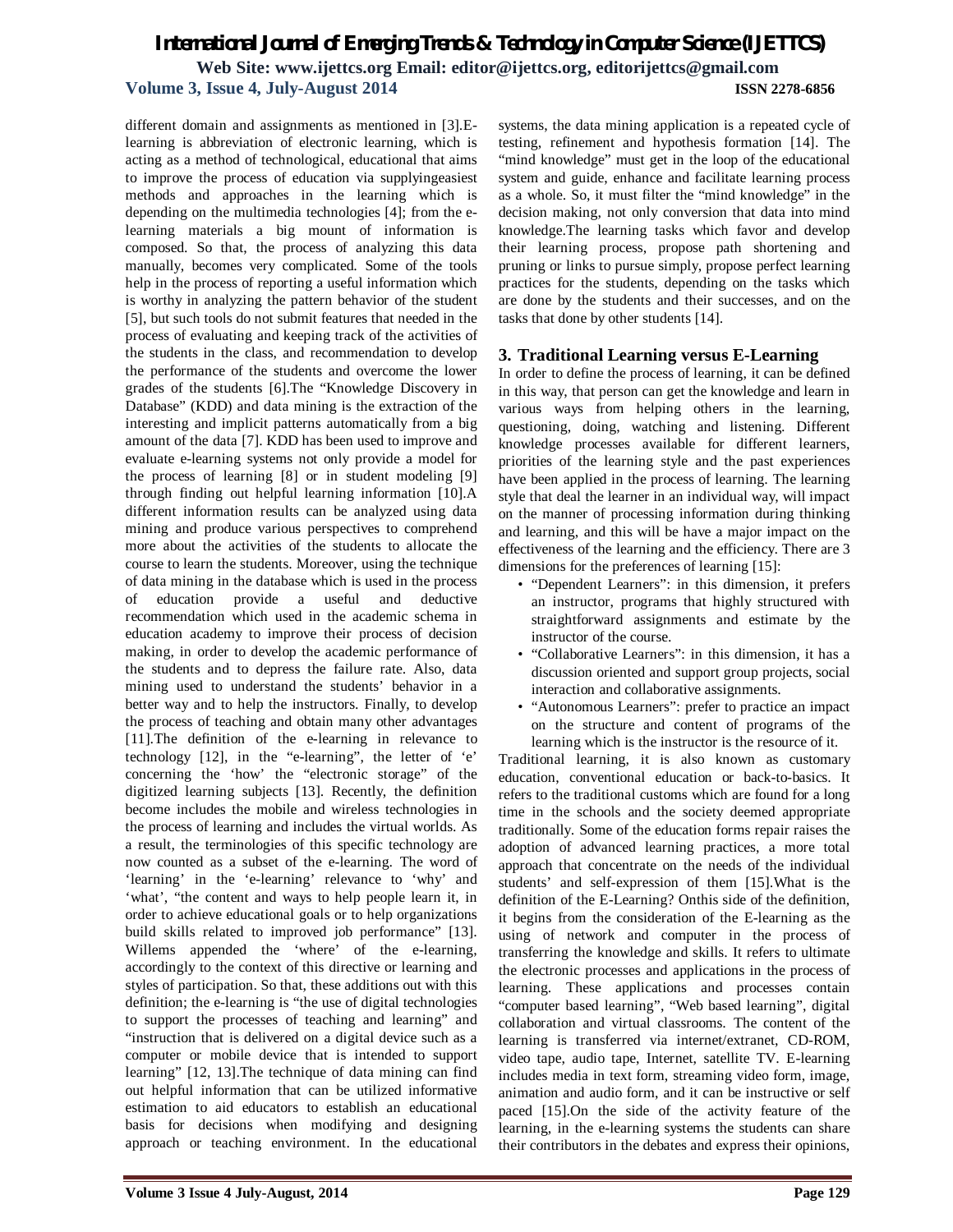# *International Journal of Emerging Trends & Technology in Computer Science (IJETTCS)* **Web Site: www.ijettcs.org Email: editor@ijettcs.org, editorijettcs@gmail.com Volume 3, Issue 4, July-August 2014 ISSN 2278-6856**

on the contrary in the traditional learning which a single student in a given period of time can express herself or himself. Furthermore, alot of discussions can be convened simultaneously and the student can be involved concurrently in various topics and express his/her opinion, but in the traditional learning there is just one topic whichcans the student expressing his opinion at a time. When the discussion takes more time, it helps the learner in developing his/her ability of understanding the complex concepts [16].The process of interaction between the students in the e-learning is higher than the traditional learning, and this interaction reflected in the amount of the messages which are transferred between the learners in the groups of the study and in the reports of students. The students supposed that communication by using computers more convenient for expressing the student oneself, but in the traditional learning the interaction between the students less than e-learning. In the e-learning the students have the capability to control the process of learning and to log in into any course at the convenient times and when they feel that they able to receive information [16].When we study the side of learning communities, the community is emanated of the communications between the users of the networks, so the networks are a substantial source of the knowledge of the students that support the society. The community is permanently available and in presence, every student has the prerogative to express himself, and any question that he raises find an answer for it. In the elearning systems, the students have a freedom of the social restraints of gender, perspiration and the appearance, which occasionally prevent them in the process of the traditional learning [16].In the e-learning process, one of its features is the non-attendance of the social and physical representation of the sharers, which make the ability of expressing themselves more freely, but in the traditional process of learning the social and physical representation may be caused frustration for expressing themselves. In the e-learning there is no need to vie for the "air time" for the different learners [16].After comparison between the traditional learning with the e-learning using a conformable course, the learners have expressed contentment from the e-learning, and rated the process of learning as more influential than in the traditional learning process. Also, other studies announce that the elearning or computer mediated is more interactive and effective [17].The e-learning systems contains many components which are commonplace to the traditional learning, like; the arguments of transferring information, presentation of notions by the learners and discussion group and accumulating knowledge. The content of the elearning course's curriculum have been arranged according to topics and in a serial way [17].There are some of the advantages that exist in the e-learning process and not exist in the traditional learning like; strengthen the process of the communications between the students, the time which is taken for digesting information and responding to it, quality and urgency, information that obtained and transferred between the students themselves, the capability to behave an begin a discussion, where the

learner obtains more of an egalitarian standing than in the discussion of the traditional learning which is face to face, the ability of accessing to discussion and to information, the ability to responses to the discussions around the clock without limitations, involvement in the process of learning from the learners side and higher motivation [17].It can make compassion between the traditional learning and elearning from the class discussions side. On this side, in the traditional learning, the teacher commonly talks and speeches more than the learner, but in the e-learning process the learner talks as the teacher or more than him. From the learning process side, the process of learning is done by the participating the whole class, but in the elearning most of the process of learning happens in group styles or individually. From the teacher's role side, the role of the teacher in the traditional learning is the authority, but in the e-learning the role of him is to direct the learners into the information and the knowledge [17].When the traditional learning compared to the elearning of the subject matter, the process of the comparison out with this result, that in the traditional learning, the teacher precedes the lesson in accordance with the curriculum and the study program, but in the elearning the process of determinate the subjects, the study depends on different sources of information, such as netexperts and data banks which are located by the learner. From the side of the location, the place in the traditional learning in the classroom in the school, but it takes several locations in the e-learning. The lesson structure has been dictated by the teacher and he divides the time of lesson, but the structure influenced by the dynamics of the group [17].When the traditional learning compared with the elearning from the emphases in the learning, the process of the comparison out with this result, that in the traditional process of learning the learners not learn "how" but learn "what" just, the learners and teachers are busy with finishing the required topics, the learners are not involved in investigation education and in problems solving, but involved in the tasks which are set by the teacher. From the other side, the learners learn less of "what" and learn "how",the process of learning contains research study that merges searching for and gathering information from the data banks. From the motivation side, the student's motivation in the traditional learning is low, and the issue of the subject is "faraway" from them, but the student's motivation in the e-learning is high because of it involve them on the issues that are nearer to them and because of the technology [17].

# **4.Data Analysis and Discussion A. Participants' Behaviors Patterns**

The following figure shows a part of the frequencies for 500 instances of the experiments of the E-learning system and the traditional learning;this figure is generated by the software of Weka. To explain the figure more, the table in the middle of the right side of the figure shows the patterns in the column (Label) and the frequencies out of 500 in the column (Count). The flow chart in the lower right side of the figure shows the frequency distribution graphically.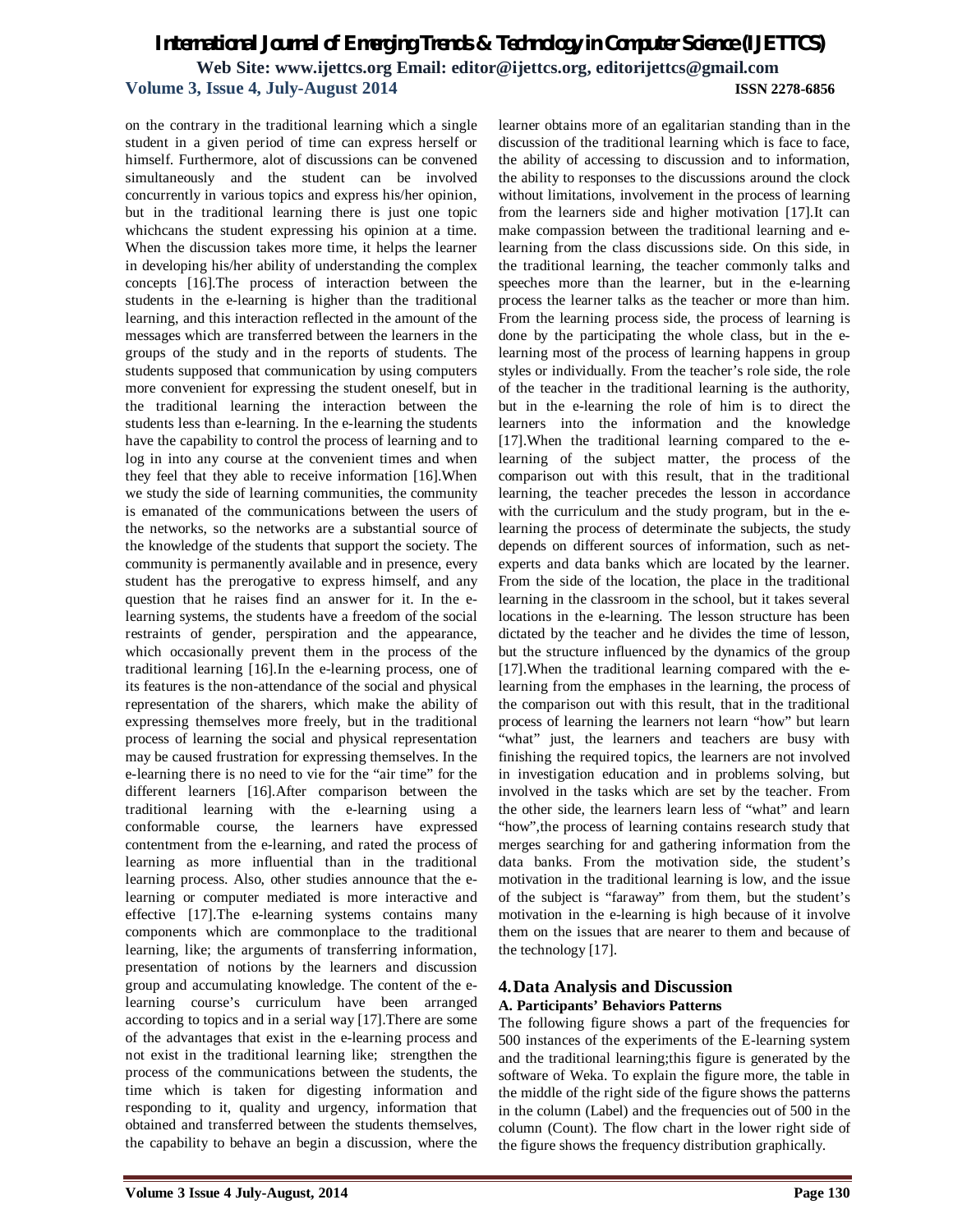# *International Journal of Emerging Trends & Technology in Computer Science (IJETTCS)*

**Web Site: www.ijettcs.org Email: editor@ijettcs.org, editorijettcs@gmail.com Volume 3, Issue 4, July-August 2014 ISSN 2278-6856**



**Figure 1**- E-learning and traditional learning Frequency distribution

#### **B.Pattern classification**

The following show the run information of the REP classification tree. The next figure shows the E-learning and the traditional learning.

| $==$ Run information $==$                                            |                                                       |  |  |  |  |  |
|----------------------------------------------------------------------|-------------------------------------------------------|--|--|--|--|--|
| Scheme:weka.classifiers.trees.REPTree -M 10 -V 0.001 -N 3 -S 1 -L -1 |                                                       |  |  |  |  |  |
| <b>Relation:</b>                                                     | Book1-weka.filters.unsupervised.attribute.Remove-R1-8 |  |  |  |  |  |
| Instances: 500                                                       |                                                       |  |  |  |  |  |
| Attributes: 2                                                        |                                                       |  |  |  |  |  |
|                                                                      | Test mode: 10-fold cross-validation                   |  |  |  |  |  |

**Figure 2** - E-learning and Traditional learning Run Information

It appears from the run information of the E-learning and traditional learning that the REP tree was used as a ready to use functions for the used 500 instances with two attributes (total and activity). The used test model was selected to be the '10-fold cross-validation'.The researcher used the full training set of the classifier's models to build the REP tree.The next figure shows the E-learning and the traditional learning classifier model.

| === Classifier model (full training set) ===                          |  |
|-----------------------------------------------------------------------|--|
| <b>REPTree →</b>                                                      |  |
| total < 75.5                                                          |  |
| total < 72 : reading->writing->speaking->grammer (127/114) [61/49]    |  |
| $total \ge 72$                                                        |  |
| total < $73.5$ ; reading->writing->grammer->speaking $(15/11)$ [7/6]  |  |
| total >= $73.5$ : reading->writing->speaking->grammer (28/23) [15/11] |  |
| $total \ge 75.5$                                                      |  |
| total $<$ 79.5                                                        |  |
| total $<$ 77 : reading->writing->grammer->speaking (21/14) [13/9]     |  |
| total >= $77$ ; reading->writing->speaking->grammer (38/25) [21/15]   |  |
| total >= 79.5 : reading->writing->speaking->grammer (104/50) [50/27]  |  |
| Size of the tree: 11                                                  |  |
| Time taken to build model: 0 seconds                                  |  |

**Figure 3-**E-learning and Traditional learning classifier model

The size of the resulted REP on the E-learning and traditional learning tree was 11, which took 0 seconds to be built. After that, the weka resulted that the REP tree is stratified cross-validation and then summarized the findings of the tree. While the size of the resulted REP on the E-learning and traditional learningtree was 9, which took 0 seconds to be built. After that, the "Weka" resulted that the REP tree is stratified cross-validation and then

summarized the findings of the tree as the following figures. The next figure belongs to the E-learning and the traditional learning.

| $==$ Summary $==$                       |           |      |                    |
|-----------------------------------------|-----------|------|--------------------|
| <b>Correctly Classified Instances</b>   | 131       | 26.2 | $\frac{0}{\alpha}$ |
| <b>Incorrectly Classified Instances</b> | 369       | 73.8 | $\frac{0}{\alpha}$ |
| Kappa statistic                         | 0.0248    |      |                    |
| Mean absolute error                     | 0.0717    |      |                    |
| Root mean squared error                 | 0.1909    |      |                    |
| Relative absolute error                 | 96.8982%  |      |                    |
| Root relative squared error             | 99.4538.% |      |                    |
| <b>Total Number of Instances</b>        | 500       |      |                    |

**Figure 4**- E-learning and traditional learningcross-validation

According to the summarized results in the E-learning and traditional learning, it was clear that the correctly classified instances of the total instances were only 131 out of 500 instances with a percentage of 26.2%. On the other hand the incorrectly classified instances were 369 out of 500 instances with a percentage of 73.8%.In regards to the Kappa statistic, it was 0.0248 and the mean absolute error was 0.0717. The root mean squared error was 0.0717. The percentage of relative absolute error was 96.9% and the percentage of root relative squared error was 99.45%.However, theresults in the traditional learning are same as in the e-learning. Finally, the REP tree resulted from Weka software after processing data is shown in the following figure.The next figure belongs to the E-learning and the traditional learning.



**Figure 5-**E-learning and Traditional learning REP tree

From the previous study, it's clear that all the results in the e-learning and the traditional learning are same.The best results in students' academic achievement were related to the following pattern in both the E-learning and the traditional learning:Reading- Writing – Speaking – GrammarWhere, the students who followed this pattern achieved the highest academic achievement's rates in both the E-learning and the traditional learning.

# **5.Conclusion**

The benefits of e-learning tools are innumerable since elearning has developed the learning and teaching methods in an obvious way. There is no doubt in the facilities that have been offered for teachers from e-learningtools; where there are many problems that faced teachers who use traditional teaching methods, in which e-learning have solved those problems effectively.There are huge databases appeared in various computerized systems which require special algorithm to retrieve information. Actually,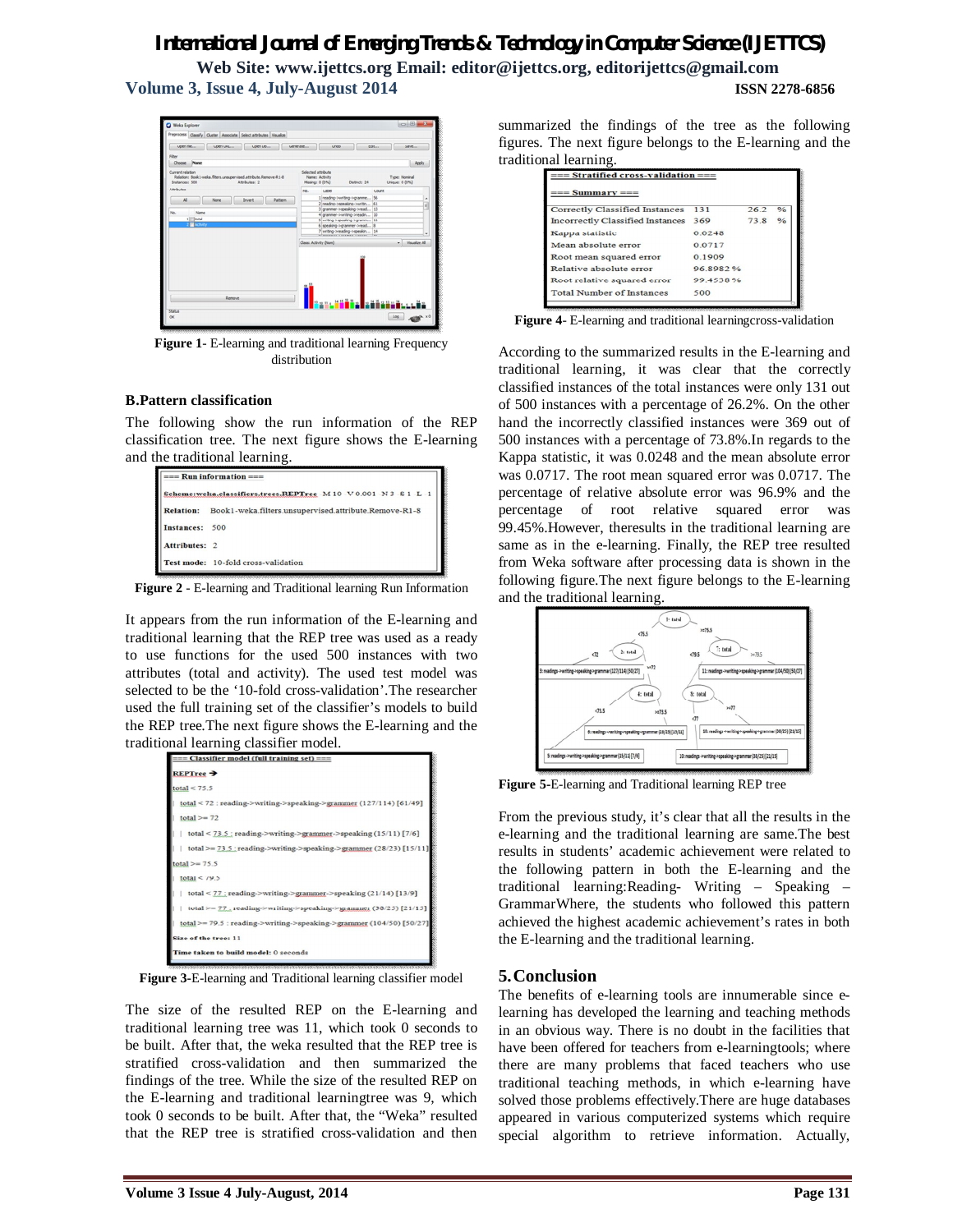# *International Journal of Emerging Trends & Technology in Computer Science (IJETTCS)* **Web Site: www.ijettcs.org Email: editor@ijettcs.org, editorijettcs@gmail.com Volume 3, Issue 4, July-August 2014 ISSN 2278-6856**

retrieving information from databases is not a simple process, especially when these databases include huge amounts of data.Therefore, many efforts have appeared recently in order to find special algorithms to reorder the data and documents within databases with the purpose of facilitating the retrieving process from those databases.A lot technological developments have appeared in different sectors, such as educational sector. In fact, developments in educational sectors have appeared before the appearance of technology where each teacher has developed some educational methods to help him/her in teaching their students such as illustrated graphs, experiments, grouping students, and many more tools.After that, the appearance of technology affects the education positively where many of technological, educational methods have appeared such as e-learning tools.E-learning is considered as a very effective learning method and it affected on students, teachers and many other educational aspects positively. Many types of e-learning tools have appeared recently; therefore, these tools have been divided in accordance with different perspectives such as student's synchronization and the availability of teachers.The idea of this project can be summarized as follows; there is a quiz at the end of each electronic lesson which has been implemented using ASP.net along with c#; whereas the main purpose of this quiz is to check the understanding degree of students. Also, at the end of each quiz, there is a final exam, where the main purpose of this exam is to access the best pattern. After finishing each quiz or exam, marks of these quizzes and exams have been stored in the system databaseby taking into account the pattern and the arrangement of these quizzes. In addition, after filling the database with the marks and patterns, all patterns are compared with each other, so that the highest mark pattern ischosen as the best pattern to teach in the future.The system does not force a particular order of parts to follow-up with students who are slow learners in English e-learning classes. Some students start with the listening part, other students start with the reading part and so on.Through focusing on slow learners' students, there are many courses that available for those students who suffer from some problems that make them learn in a slow manner comparable with their equals in normal classes.Across this study, a new English e-learning course for slow learners is designed. The English e-learning course for slow learners is designed in many languages to produce satiable system that keeps track of each student behavior and grades in each quiz after each lesson.This system contains five different units. Each unit has four parts; (Listen and Chant, Listen and Read, Listen and Match, and Read and choose). Each part contains two levels; material level that explains the idea of the part, and the quiz level that assesses the understanding level of the student for the skills required.There are "24 pattern" can be obtained simply by tracking students' behaviors in the e-learning environment and "9 patterns" in the traditional learning.The relations between the patterns and the academic achievement have been illustrated in order to find the final results that show the relations between the followed patterns and the academic achievements.To find

these results, the function of "REP tree" was used from "Weka software" as a classification method.The best results in students' academic achievement were related to the following pattern in both the E-learning and the traditional learning:Reading- Writing – Speaking – GrammarWhere, the students who followed this pattern achieved the highest academic achievement's rates in both the E-learning and the traditional learning.

#### **6.Recommendations**

According to this system, there are some proposed ideas or future works that may be added to the system; in order to be more comprehensive in the future.Firstly, the sample size can be increased to become more than 456 students, until to collect and analysis the data from the largest possible number of students.Secondly, use more than one "classification algorithms" in order to get more results and compare with each other, to reach the best algorithm that can be used in this project.Lastly, this project can be applied on multiple courses in addition to "English course". Also, it can include multiple grades in addition to fourth grade, and reach to academic level for each grade.

# **ACKNOWLEDGEMENTS**

Words are not sufficient to express my deep sense of gratitude & gratefulness to my worth supervisor ------------- All the credits of my final year project on an "…………"go to my family & to my supervisor------------- Who paid keen interest & very good Attention in my paper.

#### **REFERENCES**

- **[1]** Moore, J, Dickson-deane, C and Galyen, K,"E-Learning, online learning and distance learning environments: Are they the same", Internet and Higher Education, pp,129–135,2011.
- **[2**] Barnard-brak, L, Lan, W, and Paton, V,"Profiles in self-regulated learning in the online learning environment". The International Review of Research in Open and Distance Learnin,2010.
- **[3]** Mohammad, T, Mahmoud, A, El-horbart, E and Salem, A,"Towards applying data mining techniques for intelligent e-learning", pp, 1-6,2013.
- **[4]** Moore,J, Deane, C and Galyen,K, "e-Learning, online learning, and distance learning environments: Are they the same?",Int. J. of Internet and Higher Education, vol. 14, pp. 129–135, 2011.
- **[5]** García,E, Romero,C, Ventura,S, and Castro,C, "Using Rules Discovery for the Continuous Improvement of e-Learning Courses," Lecture Notes in Computer Science, vol. 4224, pp. 887-895, 2006.
- **[6]** Zorrilla,M. E., Menasalvas,E, Marin,D, Mora,E, and Segovia,J, "Web usage mining project for improving web-based learning sites" ,In Web Mining Workshop, pp. 1-22, 2005.
- **[7]** Klosgen, W., &Zytkow, J., "Handbook of data mining and knowledge discovery",Oxford University Press, 2002.